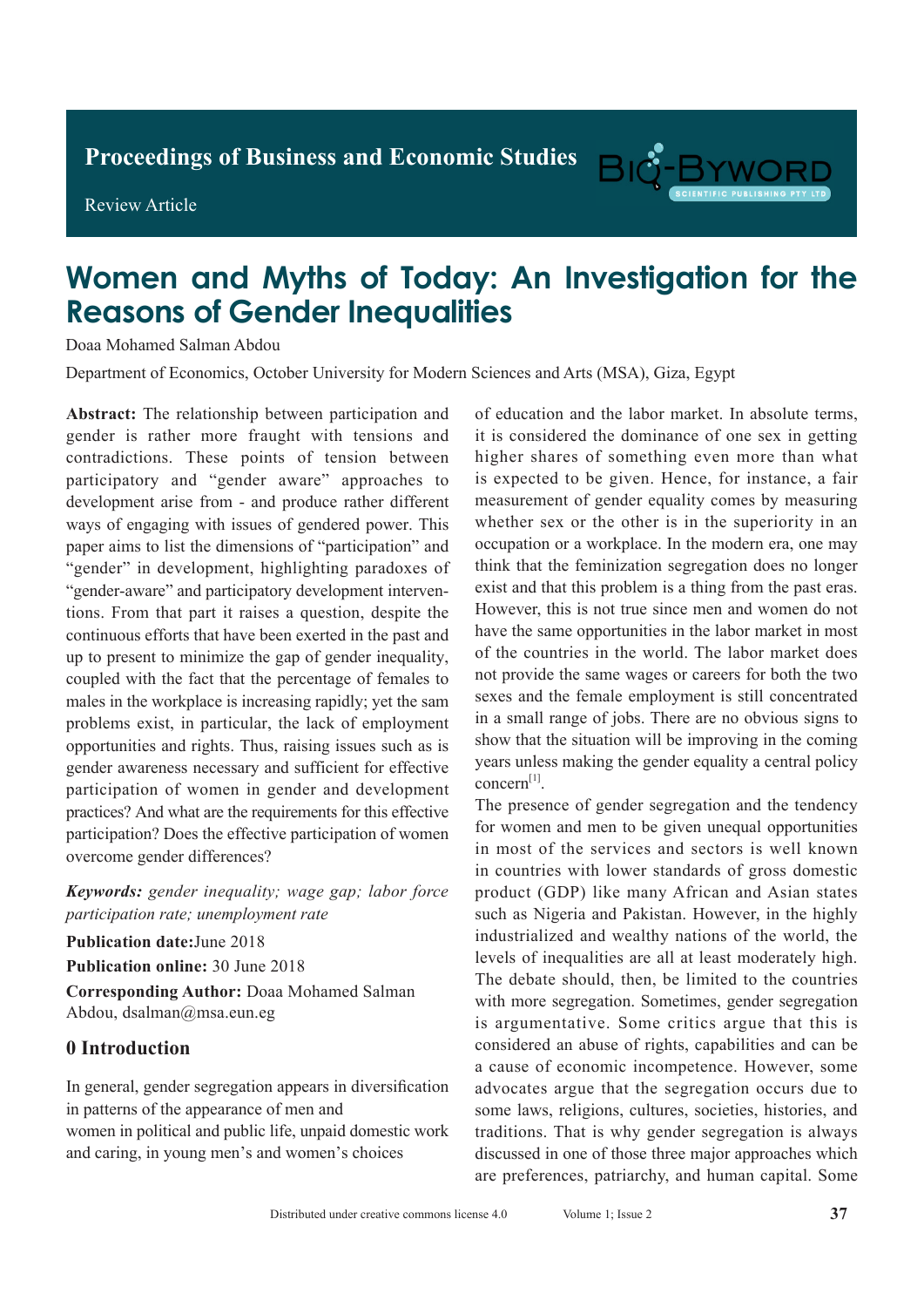scientists believe that women empowerment may decrease gender segregation, but that is not true because some countries where women are empowered are still suffering from gender discrimination especially in the labor market and income<sup>[2]</sup>.

Most of the relevant studies have sought the alliance between gender inequality and economic performance. Gender inequality can occur in many sectors such as health, payment employment, and education. For more elaboration, some ideologies have highlighted the negative effect of gender segregation on economic growth. However, some other constructive theories somehow find the positive influence of gender inequality in education on economic growth since that gives higher concentration on boys' education. These days for developed countries, new aspects of segregation started to appear. In fact, sex favoritism in education, payment, and well-being has been superseded by gender segregation in economic participation and political empowerment as well as budgetary cooperation. Those previously mentioned kinds of inequality are considered modern gender inequality. The vitality of human capital led to new idea of the nature of work energy at this element just cannot clarify the effect about favoritism clinched alongside political strengthening also monetary investment looking into budgetary growth, in as much as insufflate background may be the principle motivation behind about favoritism which may be also a regular element the middle of human money what is more social money. Education, experience and furthermore experience are considered fundamental components of human capital that supports the productivity of the labor in all the sectors<sup>[3]</sup>. Some studies meet suspension given the gender segregation and therefore inspect whether it does have impacts on economic performance, since the irrespective of morals, if economic performance is to be understood, some items have to be discussed to be sure of the economy's performance.

This paper studies the effect of gender segregation on economic performance among three important countries including the inequality in income and job opportunities. Some theories meet ambiguity in the topic of gender segregation and thus check if it is really effective on the growth or not. Since the paper discusses economic performance and takes it into consideration, then some elements must be discussed. Between these elements, we can find that the employment of women instead of men would not cause an obvious adjustment

on the economic growth and also the gap between the piles of labor at this level may not cause a positive economic performance. The second element is that when women are paid less this may lead to lower prices which promote exports and causes a good economic performance. Furthermore, if a country works hard to decrease the infant mortality, it will cause a surge in the rate of population; therefore, it will have a negative effect on the country's economic performance. These elements show that there is no relationship between gender inequality and economic growth $[3]$ .

Although the prejudices are not desirable for in the level of social justice, people could find as well that some improved usage of the women's capability in the market can be resulting in better and higher efficiency. However, the microeconomic information on the productive signs of gender segregation is way more considerable than the macroeconomic information. The relationship is studied between economic growth and gender segregation at the macroeconomic height, highlighting the affectivity gains gotten by those kinds of segregations. If the interpretations that gender inequality are used as testimonies of market failure or prejudice are right, the gap between genders will be effectively used as an exaggeration tariff that has a completely negative effect on economic performance. This interpretation justifies that predicting the bad consequences of gender segregation on accumulation productivity may lead to a worse case in the economies $[4]$ .

Gender segregation is mainly composed of two stages that can cause greater economic growth. The first stage and the most important are improving the equality in payment, health, and education; this stage leads to the start of the second stage. The second stage includes empowering women in politics and enhancing their role in economic participation. Hence, in the long run, it helps in achieving better economic performance by improving the equality between genders in economic participation and political empowerment. Unfortunately, not many countries have reached this stage in the modern era despite the efforts spent on this topic. However, the relationship between gender equality and economic performance need hard efforts to be measured and estimated $[5]$ .

Women have a considerably high share of the human capital which are considered as a kind of applicable future for a positive economic performance, but females do not own good amount of knowledge in the part of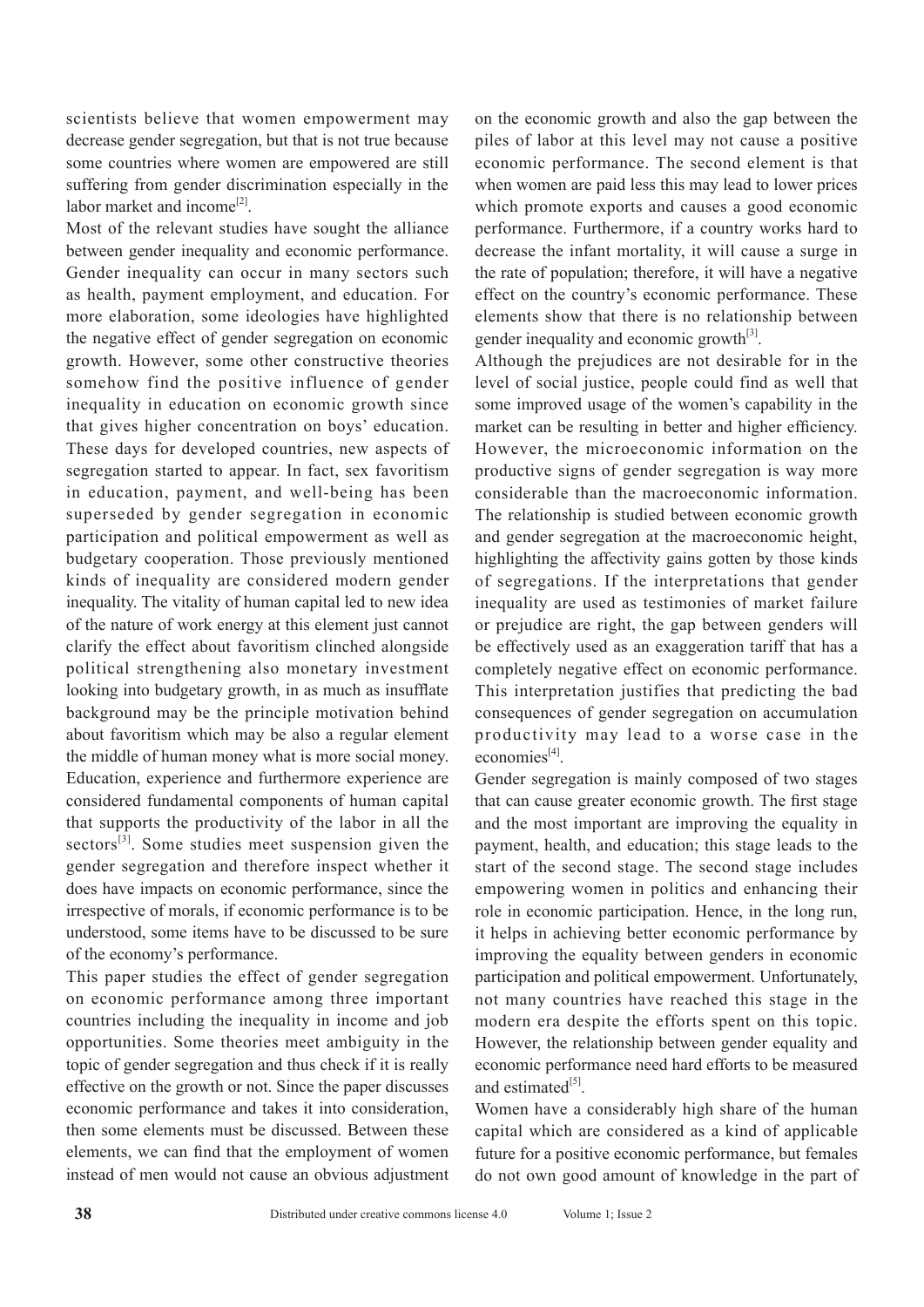political empowerment and economic participation, therefore, due to the lack of information and important knowledge, women cannot believe in indirect factors, these will require females to proceed in incorrect agreements which to somehow will be kind of radical. For sure, shortage in the number of female capital may be a cause in deviations between men. Therefore, the gap between genders at some level will not change.

An important authority that may be a pivotal action in politics and the economy should surround outstanding and great talents and also social experiences as well. The shortfall of social training between females had to lead to a very low competence. Females have the highest number of human capital that may be needed to achieve higher economic growth. However, it is really of very high importance to consume some part of the time along with males for obtaining adequate experience. Therefore, making the gender gap decreasing may happen one by one or otherwise by setting aside highly skilled males by highly skilled females. Economic performance will then be greatly affected and will decrease. While in the long run by developing female capital, economic performance will then achieve some favorable conditions which may cause a high increase<sup>[6]</sup>.

#### **1 Literature review**

When discussing the gender inequality problem, it important to shed light to remind ourselves of the issue from a historical perspective.

#### **2.1 Gender inequality in economic theories**

Economics always explore the recognized gender segregation in the labor market over some different conditions and around two important axes. However, to be more specific, the economists target the determinants of the women participation in labor market and the side of supply, while, the investigations examine the different treatment of females in the labor market which is regularly mirrored in somehow much less incomes and unequal chances in occupations for some women $<sup>[7]</sup>$ .</sup> Females face gender discrimination before and after getting to the workplace which means that they do not often get the chance to get a job and when they take it they get treated differently and unequally. The discrimination that occurs before getting the job is a result of social stereotypes related to the role of the different sexes in the society which forced females to be specific in their jobs selection and being limited to

some professional and educational alternatives. This is the kind of discrimination called indirect discrimination that always leads to decisions for women to work in only some attainable sectors such as education, secretary, and nursing.

Furthermore, after getting a job after being already discriminated against to get the job, women suffer from inequality and face wage and professional discrimination. Professional discrimination is related to the fact that women always get low profile jobs when they are compared to male employees or workers who do have the same capabilities as females. Women also do not always get higher positions in the managerial hierarchy of the firm. Females are also the first to be laid out as soon as a financial crisis occurs. The wage discrimination also occurs when male employees earn higher wages than women for the same amount of work that is being done by both of them<sup>[8]</sup>.

Economics studies found that there is some very high concentration in the examination of the segregation that females face before their admission in the professional life and all the theories that have been refined are divided to many large approaches. Among these approaches, there are the institutional approach and the neoclassical one. Their split takes place given the diversified methodological situation that these theories adopted and the economics schools understandings from where they accumulate. The review will start with the neoclassical approach followed by the institutional approach theories to better explain the results of gender discrimination.

The theory of human capital in 1962 mainly showed gender discrimination in firms' wages. In general, the differences on wages must be only based on differences in knowledge, abilities, or skills owned by the worker or employee. Another difference on wages can happen due to professional and educational differences between the workers since the professional or educational experiences help increase productivity and the performance of employees. It is believed that the difference in socialization between men and women even before entering the labor market creates differences in skills and abilities between males and females workers since women do not spend in human capital as much as men do. Hence, according to the theory, women are not discriminated against in the labor market or rewarded less due to segregation causes but because the women own less human capital and less productivity than men in the labor market as well<sup>[8]</sup>.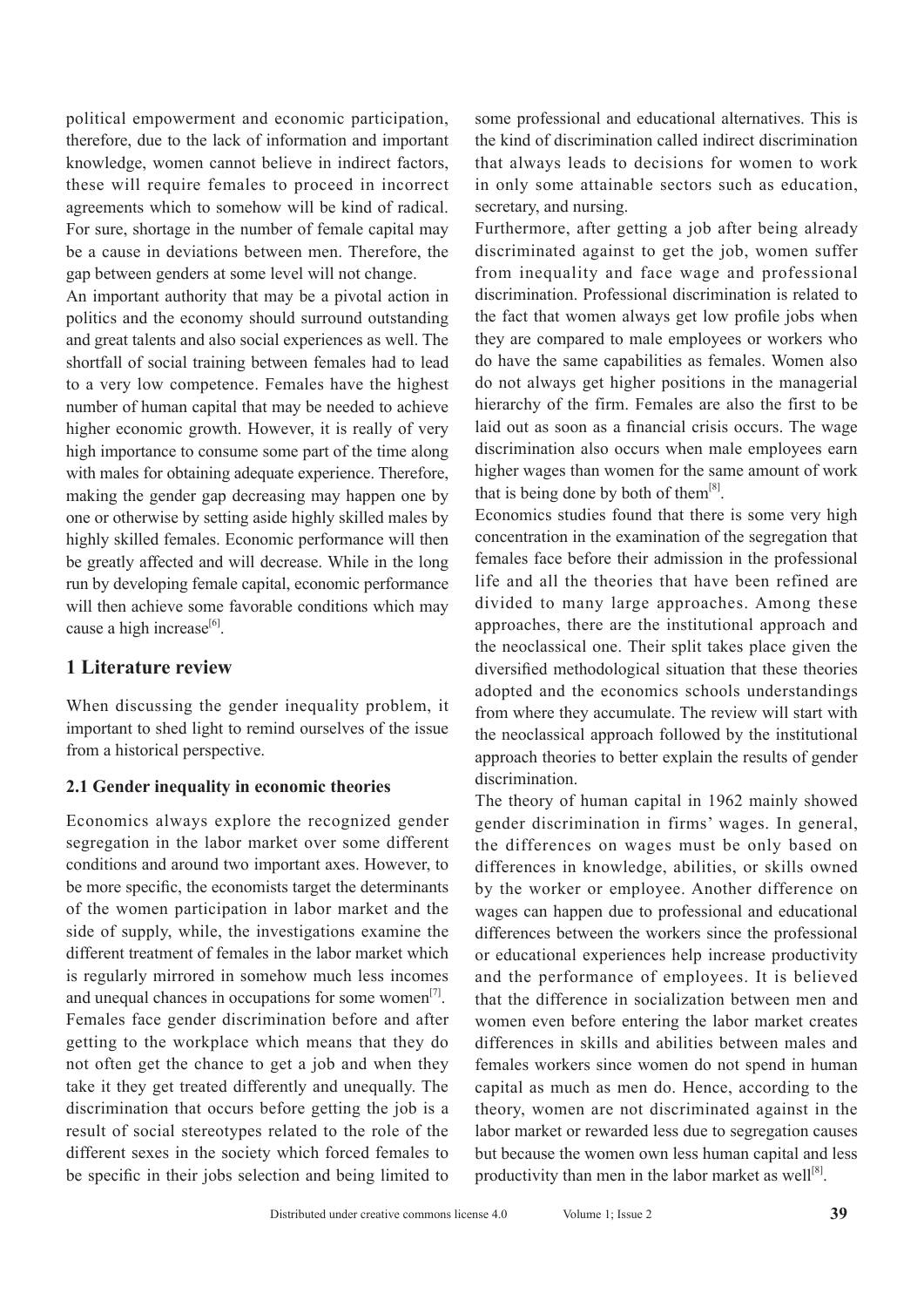This theory was criticized greatly since it concentrated mainly on the women's personal productivity and neglected that there can be many other factors that affect the latter. These factors can be technological aspects in the businesses, their share in the labor market, social functions that predict the differences on wags based on differences in professional specs and also the role of syndicates in some specific sectors.

The economics of discrimination that has been written in 1957 can be considered as the first trial to inspect the aftermath of discrimination in the labor market's context. However, the author focused more on race and ethnic discrimination, but in general, his analysis included some other kinds of discrimination including gender discrimination. Becker argued that the inequality in wages arises from three types of racist preferences. The first one is the employees' preferences who do not prefer to work under a woman especially in a managerial hierarchy since there are some beliefs that women are not as good as men. The second is the employers' preferences who do not always like to hire women due to prejudice reasons, and the third is the customers' preferences who may not like to getting some services from women especially in physical works.

The previous theory was also criticized since the author was not able to provide an explanation and a clear interpretation of the existence of discrimination in the workplace and labor markets. The author considered the existence of discrimination as temporary and external shocks. Furthermore, the theory was criticized that it did not get the gender occupational discrimination that leads females and males to the variable occupational area. This approach is the provisional way of the organizations, given to which the diversity in salaries is not a reaction of diversifications in efficiency but is rather the consequence of institutional and communal belongings, such as the complexity and the operation of the working places, and the respective cost of careers in the community. Furthermore, the uniform background in which the salaries are specified includes many aspects including the scheme of the salaries stability and the scheme of the cumulative bargaining that may have an effect in the wages pay gap. This kind of theories has appeared as a reflection to the theories of neoclassical that granted the sole characteristics and the individual choice as the sole influence that may cause differences in salaries $[9]$ .

#### **2.2 Effect of gender segregation on economic growth**

Gender equality is divided into two somehow important stages that may be a reason of a greater and faster economic growth. The first stage and the most crucial happen by improving the equality in payment, health, and education; this stage leads to the start of the second stage. The second stage includes empowering women in politics and enhancing their role in economic participation. Hence, in the long run, it helps in achieving better economic performance by improving the equality between genders in Economic Participation and Political Empowerment. Unfortunately, not many countries have reached this stage in the modern era despite the efforts spent on this topic. However, the relationship between gender equality and economic performance need hard efforts to be measured and estimated $[10]$ .

Later, a study that included $[11]$  Latin American countries supposed that the relocation of the working capital to decrease the gender discrimination in professions in which females are jammed into a restricted amount of lower paid occupations may increase females' wages by about 50%. This increase will have an insignificant effect on the wages of men and may increase the nation GDP by an average of 5% in a year. He found also that the removal of barriers in the females' working capital. The author also found that when women are given equal chances to access many different jobs; the effect of poverty may decrease and will lead to an increase in average income in all the studied countries. However, the highest effects on economic growth are more probably about to happen in nations with considerable gender segregation in labor participation rates. The author argued that all this can happen by reducing the wage gap between the genders and by providing a distribution of occupations that are more balanced.

### **3 Comparative study between Egypt and Nigeria**

In the research paper, I used many articles to collect the information needed in addition to several reports found on authentic websites such as the World Bank Group to provide accurate and précised data. These data are considered secondary data to acquire the needed statistics. This research paper includes a descriptive study that emphasizes the role of female participation in many sectors in the three countries by highlighting the importance of women's role in any economy.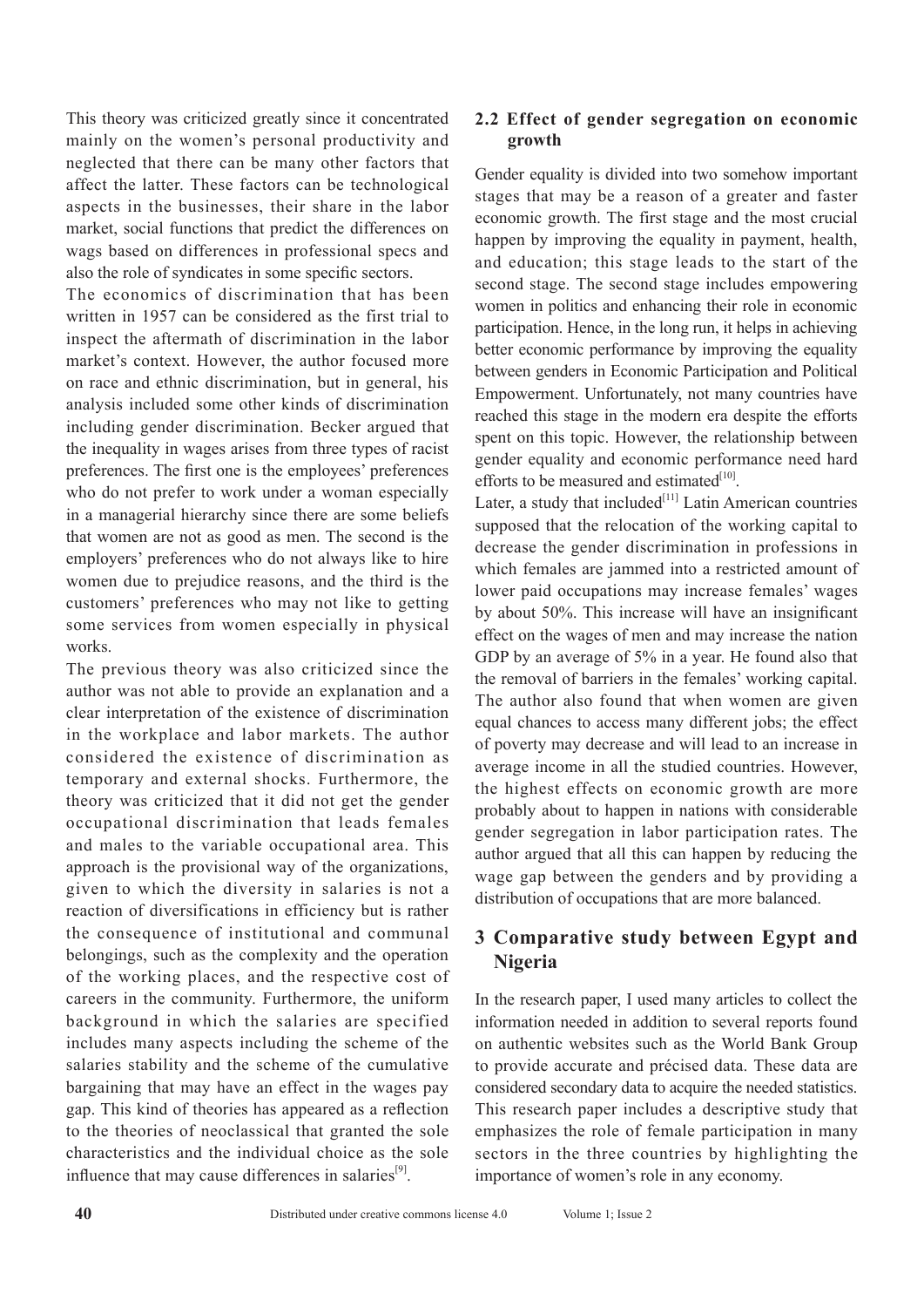This comparative study's timeframe consists of a 5 years period which starts from 2010 to 2015 in all three countries. I started by conducting the female labor force participation rate of female aging 15 and above in each of Egypt and Nigeria. Egypt has high rates of inequality between men and women. According to the World Economic Forum 2015, Egypt is categorized as one of the top worst performing countries regarding gender inequality and is ranked 136 out of 145 among countries in gender equality ranking a lot lower than Kuwait and United Arab Emirates that rank the highest among the Middle East region [Figure 1].

In Egypt, the female labor force participation is somehow stable comparing to Nigeria. However, it decreased in the period after 1988–2000 due to the decrease of public sector recruitment after Nasser period. During the period of Nasser, high school graduates and higher education graduates were always granted jobs in the public sector. After that, the public sector did not employ a huge number of females between 1988 and 1998. At that time, females' participation in the private sector rose, and many of the females did work in the informal sector. The marital status and the fertility ratios were somehow a factor in the employment of women. Women always quit their jobs in the private sector after they are getting married, but in the public sector, women were granted pensions after giving birth. Then, by 2004, Prime Minister Atef Ebbeid started the privatization period which decreased public sector employment but then led to an increase in 2007 due to increased employment in the private and informal sector. Then, by 2011, the employment rate decreased due to the revolution of January 25 when firms fired many employees to decrease expenses, and they fired more women than men during that period. After the revolution, the female participation rate increased again during the stabilization period after  $2012^{[12]}$ .

In Nigeria, women are mainly involved into farm and non-farm activities which include manufacturing and services. However, agriculture is the dominant industry in which women are working since a big amount of Nigerian lives in rural areas. In the non-farm activities, women work in housekeeping, teaching, and nursing. However, before 2004, education was not given any importance by the Nigerian government. After that period, females' education enhanced due to focus by the UN and the aids are given to the country to help education. The enhanced education helped increase the participation of women in administrative, law and accountancy occupations. However, the presence of women in the managerial level is considerably low that only 32% of the managers are women. Furthermore, the presence of females in sciences related occupations such as engineering and architecture is very low when compared to the presence of males. Another reason for the increased female labor participation in 2003–2004 was a law that was passed to adjust wages in the rural sector in which many females are working helped encouraging women to increase their participation and being more active in the community $[13]$ .

In the Egyptian labor market, there were many laws that were passed to enhance the equality in the treatment of men and women in the workplace. Article 11 in the constitution of the state forces the country to enhance gender equality in the political, civilian, cultural, and social rights. It also forces the state to defend females against any form of discrimination. The inequality is more available in the private sector, but its amount is variable due to some economic activities. These laws, unfortunately, did not affect the private sector's wages but did affect the public sector greatly. By 2004, the wages for women increased dramatically in the public sector that females earned about 15% more than males. However, at the same time wages in the private sector



**Figure 1.** Female labor force (percentage of total labor force). Source: World Bank indicator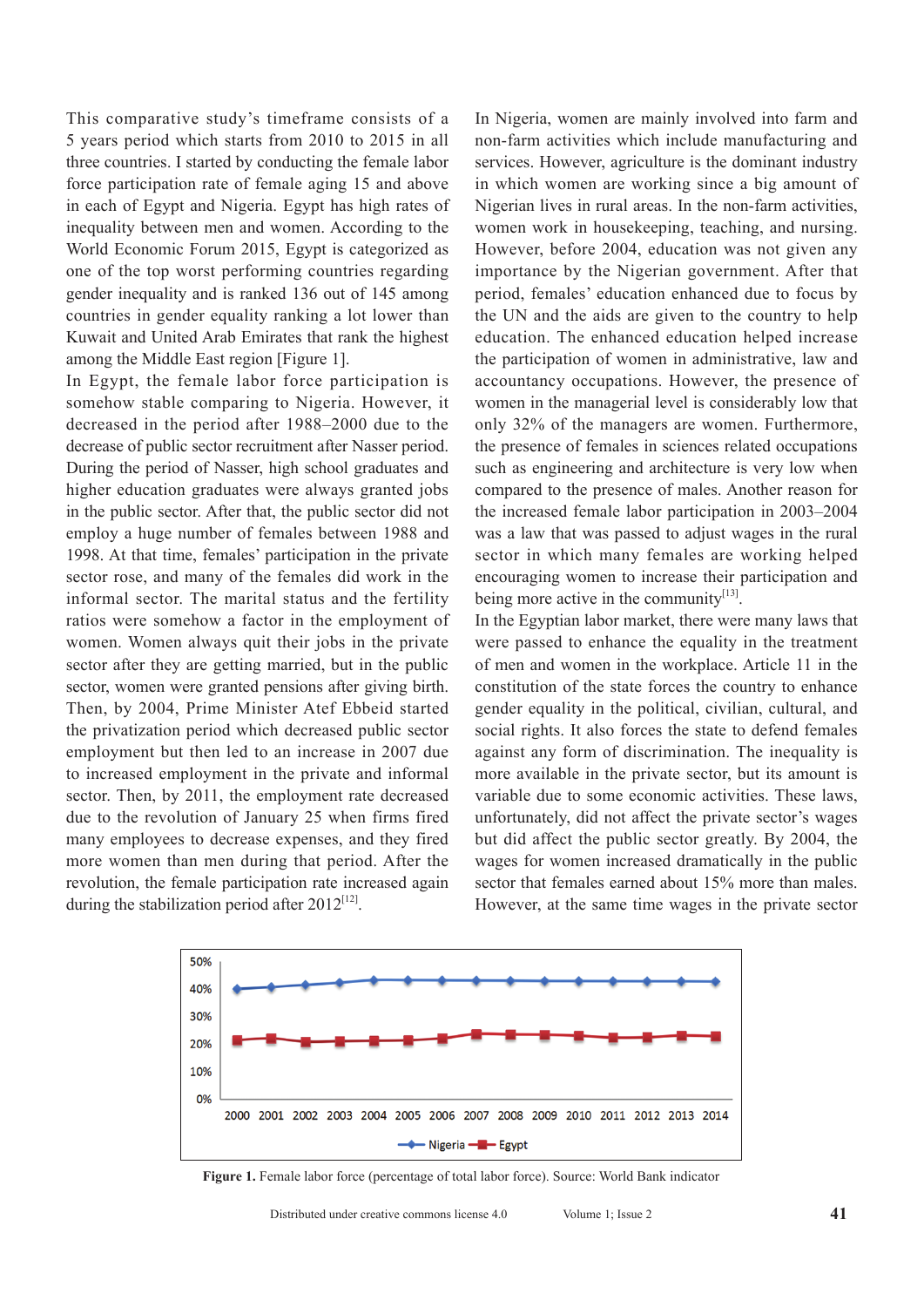were much less for females than for males especially during the financial crisis of 2008 in which wages, in general, decreased due to hard financial situations in the Egyptian firms specifically and the international  $firms^{[14]}$ 

However, in the Nigerian labor market, the wage gap is considerably high but still lower than the Egyptian wage gap. Recently, women in Nigeria tend to work more into part time jobs rather than full time jobs. This occurred because in Nigeria there are very limited rules that give women their rights in the workplace. Hence, they women do not have enough time to work and at the same time take care of their children and do the housework. At the same time, men are dominant in many high-income occupations, and women rarely join them at these jobs. The author found that 50% of the Nigerian females work in 7 jobs only. Another reason is that gender discrimination in Nigeria is high generally due to the stereotypes in the workplaces and the devaluation of the females' work. A study also found that female employees must be at minimum twice as accomplished as their male colleague to be paid an equal wage [Figure  $2$ ]<sup>[15]</sup>.

In Egypt, it used to increase remarkably until 2007 during the privatization period of Prime Minister Atef Ebeid during which jobs in the public sector decreased, and the private sector could not handle the amount of females who became unemployed during that time. However, by 2006 the unemployment rate decreased greatly with the rise of educational levels attained by females and the new ways of empowering Egyptian

women by giving them confidence and encourage them to work after marriage. Unfortunately, these ways did not last long and the unemployment started to increase again due to the rise of discrimination against women and the increase in the levels of harassment in the streets, workplaces and even in the metro and all the ways of transportation which led females to fear going out to the streets and go to their jobs $^{[12]}$ .

During the period of 2010–2015, Egypt's female unemployment rate kept increasing tremendously. Post 2011 revolution, the female unemployment rate has increased in a very high rate. The reason behind this increase was the recognized shifting opportunity structure in the labor market that obstructed and effected new entrants and women who are willing to get employed. According to the UNICEF in 2012, only approximated 35% of female have been occupied in jobs.

In Nigeria, the female unemployment rate is very low comparing to the other two studied countries and is more stable as well. The unemployment rate for females was increasing slightly from 2000 to 2013 due to some reasons. Among these reasons, we can find the high population growth that is related to ruralurban migration which enlarged the population in the urban areas and the unemployment as well. Another reason was the corruption and the instable political environment since Nigeria is led by poorly experienced leaders who fail to do their constitutional duties that must have decreased the gender discrimination in Nigeria. However, the Nigerian females are well known



**Figure 2.** Female unemployment rate (percentage of female labor force). Source: World Bank indicator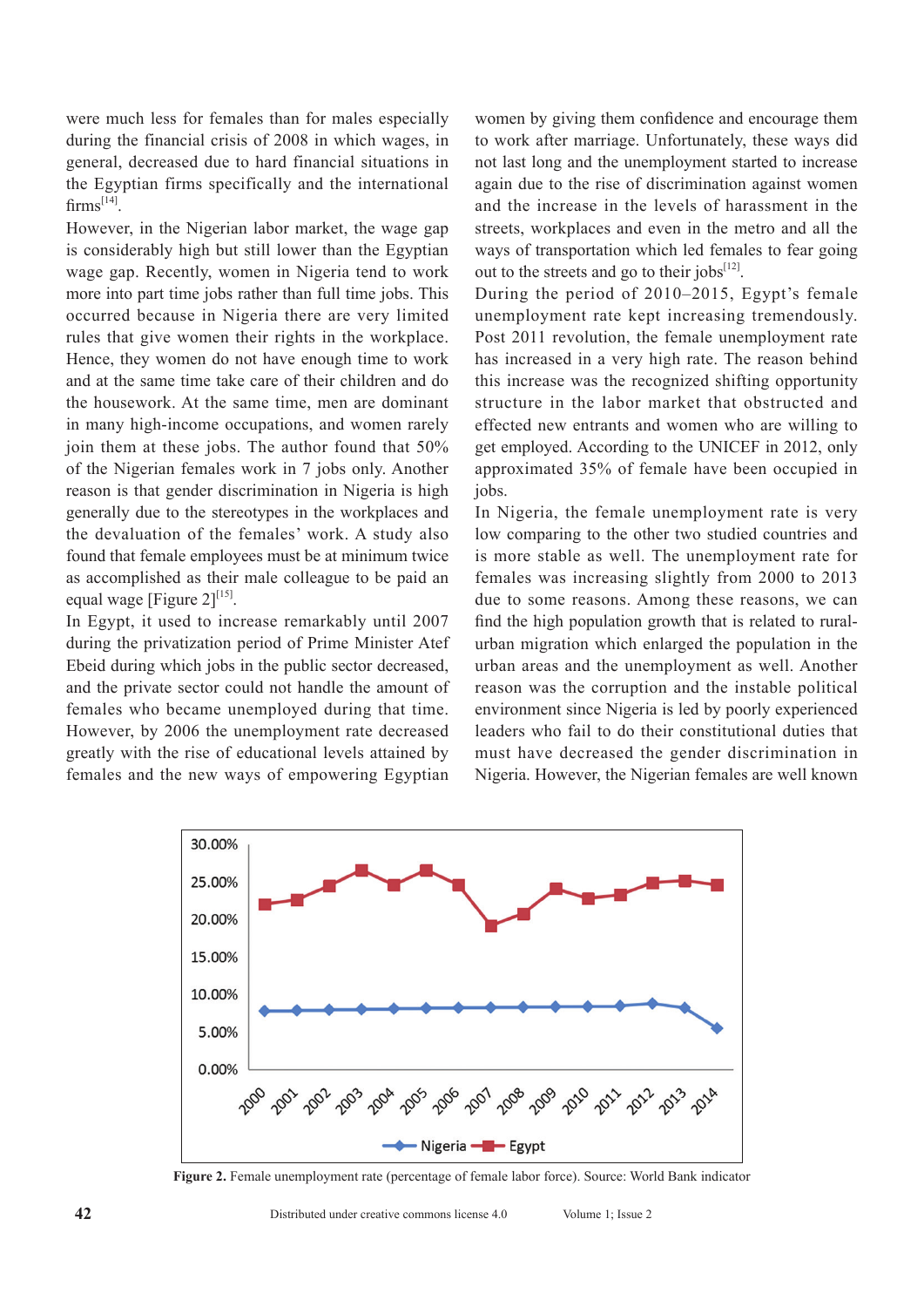for being good house workers that is why they always tend to work abroad especially in the Gulf area and the demand on them is incredibly high which decreases unemployment among the females $^{[16]}$ .

#### **4 Conclusion and recommendations**

To sum up, gender inequality is a huge threat to every nation's productivity and efficiency. Unfortunately, some advocates argue that the segregation occurs due to some laws, religions, cultures, societies, histories, and traditions. That is why gender segregation is always discussed in one of those three major approaches which are preferences, patriarchy, and human capital. Some scientists believe that women empowerment may decrease gender segregation, but that is not true because some countries where women are empowered are still suffering from gender discrimination, especially in the labor market and income.

Gender inequality in many countries had many social effects as well as economic effects. Among these social effects, it was found that the divorce rate among new married couples increased greatly as a conclusion to the previously studied inequalities among females. Another issue was also the violence against women especially in the harassment in low-income nations who decrease female employments because they fear getting out to work. In general, females are more emotional and cannot tolerate high violence rates. However, their level of satisfaction is higher than men and they do not have the ability to negotiate higher wages. Women also cannot take risks which led them to work in certain risk-free occupations such as education, nursing, and babysitting. Gender inequality has been given high importance lately in many economic forums due to its effective role in decreasing a nation's national income. Economics studies found that there is some very high concentration in the examination of the inequality that females face before their admission in the professional life and all the theories that have being refined are divided to many large approaches. Among these approaches, there are the institutional approach and the neoclassical one. Both of the two approaches were discussed previously, and it was found out that there were many theories that talked about feminization segregation including the Neo-Marxist theory and the neoclassical theory.

Most of the relevant studies have sought the alliance between gender inequality and economic performance. Gender inequality can occur in many sectors such as health, payment employment, and education. For more elaboration, some ideologies have highlighted the negative effect of gender segregation on economic growth. However, some other constructive theories somehow find the positive influence of gender inequality in education on economic growth since that gives higher concentration on boys' education.

Eventually, all countries suffer from gender inequality but with different rates due to different reasons behind each country's cultural beliefs. In some cases, women's depend on other sources of income such as her husband or her father which is commonly widespread in the Arab culture. They consider women's income as a sort of secondary income. Women tend to quit jobs further more than men due to problems that they face such as child care leave, maternity leave, and accompany husband abroad. Women also tend to have weak bargaining power skills resulting in low presentations in parliament and governmental vacancies.

To support women's right, there must be policies that should be conducted to increase and defend women's right to work such as to developing more economic programs, projects, and budgets from a gender perspective where training diversification takes place. To increase and support laws that ban and refuse unequal payment between both genders, and to embed the culture of work and production for women rather than coming up with violence against them.

#### **5 Recommendations**

The paper recommends decreasing the gender-wage gap by taking actions that fight occupational inequality and fighting the females' labor market segregation. It is also recommended for the governments to enhance equal opportunities for both females and males in the labor market by introducing career guidance and gender duties that eliminate genders stereotyping. The government also should introduce good part time jobs for females who have children and a lot of housework to be done every day with a relatively good income for the women to feel more independent. The governments also should monitor low paid jobs and assure that they offer the females at least the minimum wage as well as health insurance.

It is also important to support women careers' development by applying new measures on care services for children and by increasing fathers' reserved parental periods in the family laws. From the social side, governments should raise awareness between employers and managers regarding gender equality